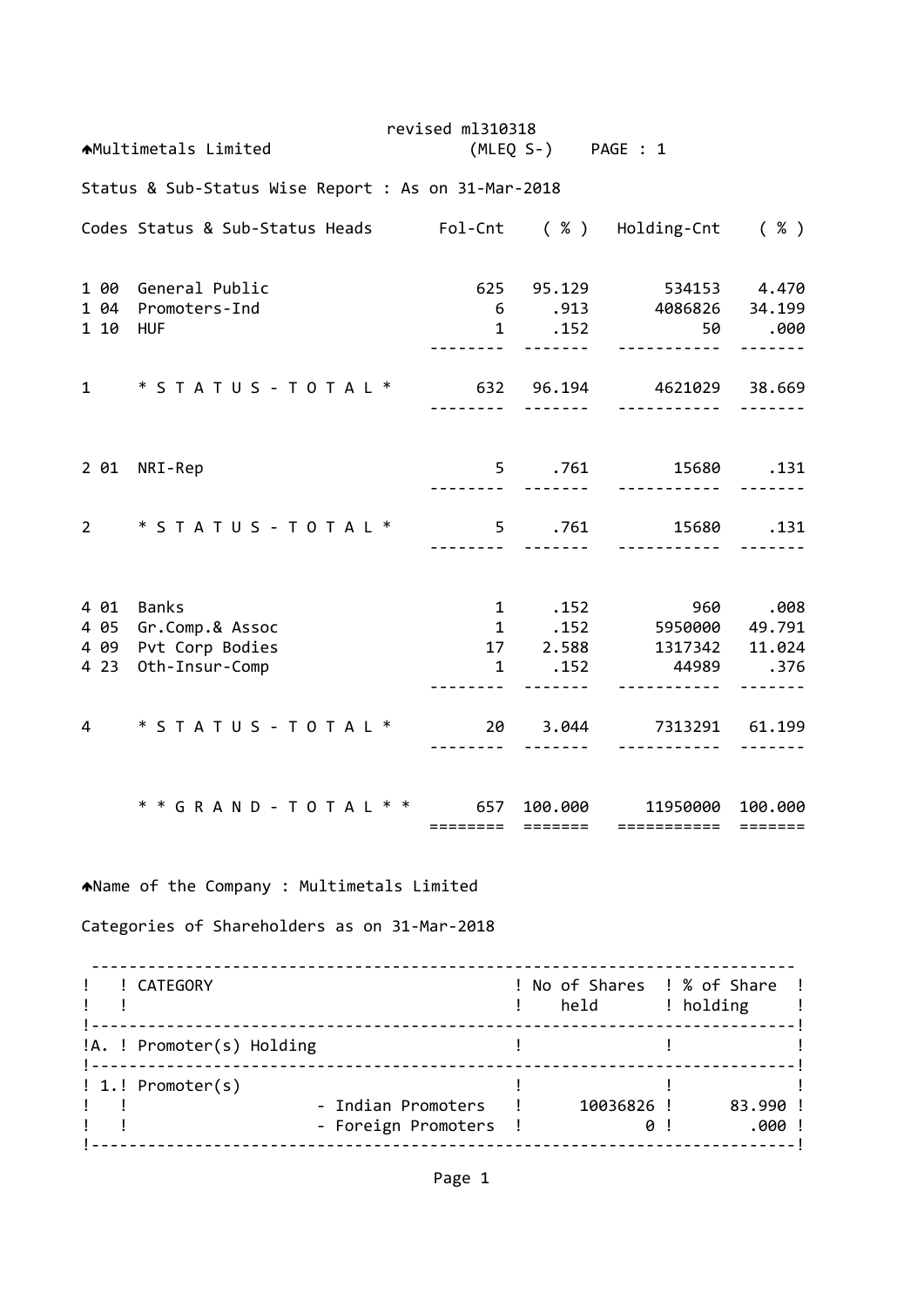| ! 2.! Persons acting in concert                                                                                                                                                                 | 0!                                         | .000!                                              |  |  |  |  |  |  |  |
|-------------------------------------------------------------------------------------------------------------------------------------------------------------------------------------------------|--------------------------------------------|----------------------------------------------------|--|--|--|--|--|--|--|
| Sub-Total !                                                                                                                                                                                     | 10036826 !                                 | 83.990                                             |  |  |  |  |  |  |  |
| !B. ! Non-Promoters Holding                                                                                                                                                                     |                                            |                                                    |  |  |  |  |  |  |  |
| 3.! Institutional Investors                                                                                                                                                                     |                                            |                                                    |  |  |  |  |  |  |  |
| a.! Mutual Funds & UTI<br>b.! Banks, Financial Inst, Insurance Company!<br>(Central/State Govt Inst/Non-Govt Inst) !<br>$c.$ ! FII $(s)$                                                        | 0!<br>45949 !<br>0                         | .000.<br>$.385$ !<br>.000                          |  |  |  |  |  |  |  |
| Sub-Total !                                                                                                                                                                                     | 45949 !                                    | .385 !                                             |  |  |  |  |  |  |  |
| 4.! Others                                                                                                                                                                                      |                                            |                                                    |  |  |  |  |  |  |  |
| a.! Private Corporate Bodies<br>Indian Public<br>h. !<br>c.! NRI/OCBs<br>d.! Any-Other (Foreign-Companies)<br>! Clearing Members                                                                | 1317342 !<br>534203 !<br>15680 !<br>0<br>0 | 11.024 !<br>4.470 !<br>.131 !<br>$.000$ !<br>.000! |  |  |  |  |  |  |  |
| Sub-Total !                                                                                                                                                                                     | 1867225 !                                  | 15.625 !                                           |  |  |  |  |  |  |  |
| Grand-Total !                                                                                                                                                                                   | 11950000 !                                 | 100.000!                                           |  |  |  |  |  |  |  |
| ! Note : 1)<br>Name, Number of shares held and percentage shareholding<br>of entities/persons holding more than 1% is enclosed herewith                                                         |                                            |                                                    |  |  |  |  |  |  |  |
| ! Note : 2)<br>Ţ                                                                                                                                                                                | No of<br>Shares                            | holding !<br>in (%)                                |  |  |  |  |  |  |  |
| ! Total Foreign Shareholding :                                                                                                                                                                  |                                            | 15680<br>.131                                      |  |  |  |  |  |  |  |
| Note: Shareholding pattern in the case of demated shares has been prepared<br>based on download of data received from NSDL/CDSL as on 31-Mar-2018<br>★Multimetals Limited<br>(MLEQ S-) PAGE : 1 |                                            |                                                    |  |  |  |  |  |  |  |
| Status & Sub-Status Wise Report : As on 31-Mar-2018                                                                                                                                             |                                            |                                                    |  |  |  |  |  |  |  |
| Indian Promoters                                                                                                                                                                                |                                            |                                                    |  |  |  |  |  |  |  |
| FOL/CLI# SIGL NAME OF THE SHARE HOLDERS                                                                                                                                                         | HOLDG                                      | % TO Cap -Pan                                      |  |  |  |  |  |  |  |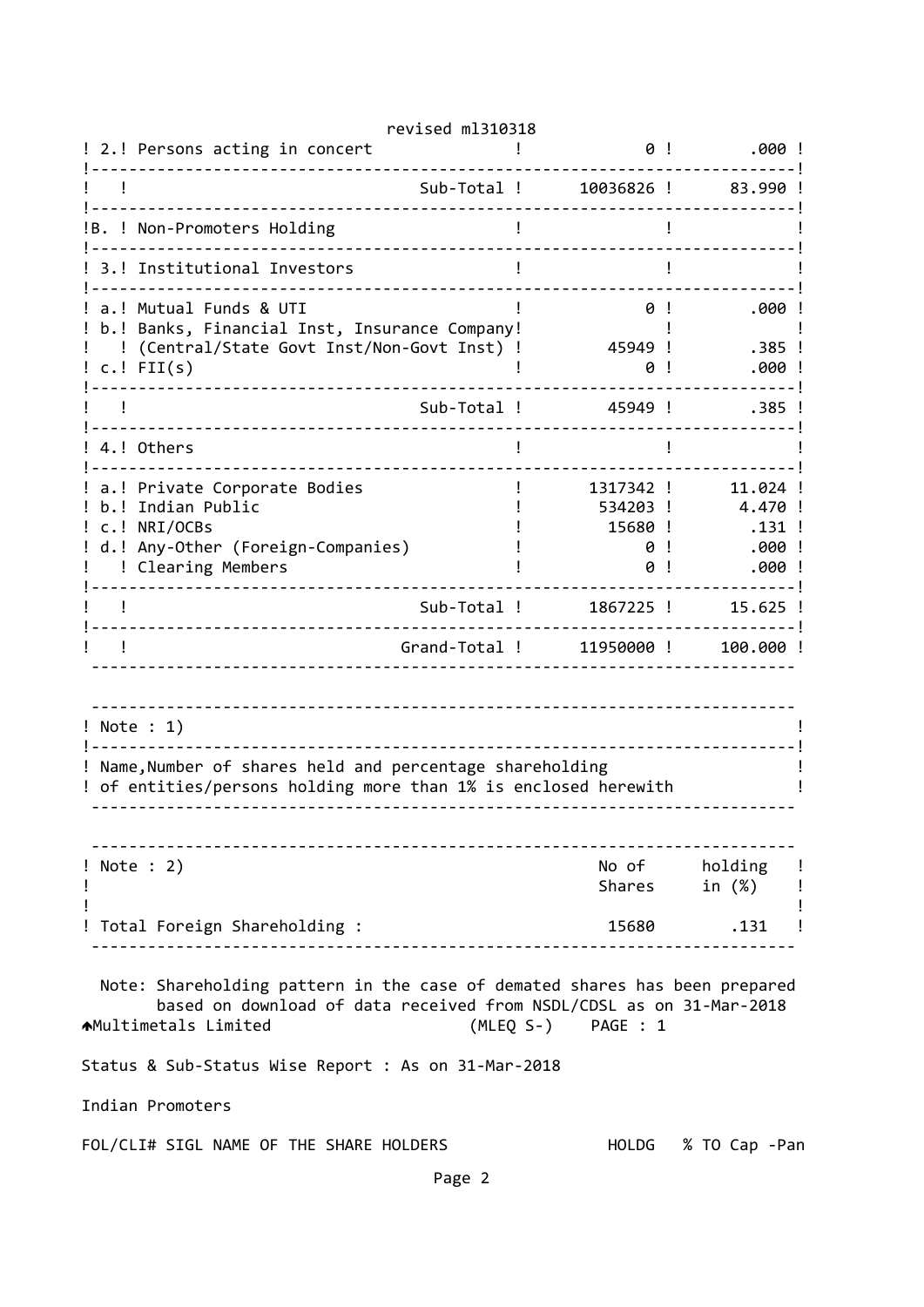| AAACH4047F                  |                     | 00000580 4 05        HADOTI PUNJI VIKAS LIMITED                5950000      49.791 |                    |                     |               |  |
|-----------------------------|---------------------|------------------------------------------------------------------------------------|--------------------|---------------------|---------------|--|
| AAVPA5418K                  |                     | 00640265 1 04 VASUDEV AGRAWAL                                                      |                    | 1293359             | 10.823        |  |
| ABKPA3830H                  |                     | 00086122 1 04 RAJENDRA AGRAWAL                                                     |                    | 1062091 8.888       |               |  |
|                             |                     | 002574 1 04 SHAMBHU AGARWAL                                                        |                    | 703070 5.883        |               |  |
| AFOPA1833L                  |                     | 00657910 1 04 AJAY AGARWAL                                                         |                    | 614543 5.143        |               |  |
| AJSPA9434F                  |                     | 00888128 1 04 MUGDHA AGRAWAL                                                       |                    | 400000 3.347        |               |  |
|                             |                     | 002575 1 04 VASUDEV AGARWAL 13763 .115                                             |                    |                     |               |  |
|                             |                     |                                                                                    |                    |                     |               |  |
|                             |                     | <b>↑</b> Multimetals Limited                                                       | (MLEQ S-) PAGE : 2 |                     |               |  |
|                             |                     | Status & Sub-Status Wise Report : As on 31-Mar-2018                                |                    |                     |               |  |
|                             |                     | Banks, Fin Inst(s), Ins Comp(s)                                                    |                    |                     |               |  |
|                             |                     | FOL/CLI# SIGL NAME OF THE SHARE HOLDERS                                            |                    | HOLDG % TO Cap -Pan |               |  |
|                             |                     | 000689  4 23 M/S THE NEW INDIA ASSURANCE CO.LTD.  44989  .376                      |                    |                     |               |  |
|                             |                     | 001594   4   01   M/S   MANDVI   CO-OP.BANK   LTD.                                 |                    | 960                 | .008          |  |
|                             | ------------------- | 000002 B2A Banks, Fin Inst(s), Ins Comp(s) 45949 .385                              |                    |                     |               |  |
|                             |                     | <b>A</b> Multimetals Limited                                                       | (MLEQ S-) PAGE : 3 |                     |               |  |
|                             |                     | Status & Sub-Status Wise Report : As on 31-Mar-2018                                |                    |                     |               |  |
| Private Corporate Bodies    |                     |                                                                                    |                    |                     |               |  |
|                             |                     | FOL/CLI# SIGL NAME OF THE SHARE HOLDERS                                            |                    | <b>HOLDG</b>        | % TO Cap -Pan |  |
| 00623910 4 09<br>AABCN9605N |                     | NUTRILITE FOODS (P) LTD.                                                           |                    | 325000              | 2.720         |  |
| 00623925 4 09<br>AABCH4944G |                     | HORIZON & INFRASTRUCPROJECTS TU                                                    |                    | 325000              | 2.720         |  |
| 00002271 4 09<br>AAACJ6417H |                     | JALSAGAR COMMERCE PRIVATE LIMIT                                                    |                    | 200000              | 1.674         |  |
| 00002286 4 09<br>AACCB0469K |                     | BIRLA ARTS PRIVATE LIMITED                                                         |                    | 200000              | 1.674         |  |
| 00002290 4 09<br>AABCT0267A |                     | TEAC CONSULTANTS PRIVATE LIMITE                                                    |                    | 150000              | 1.255         |  |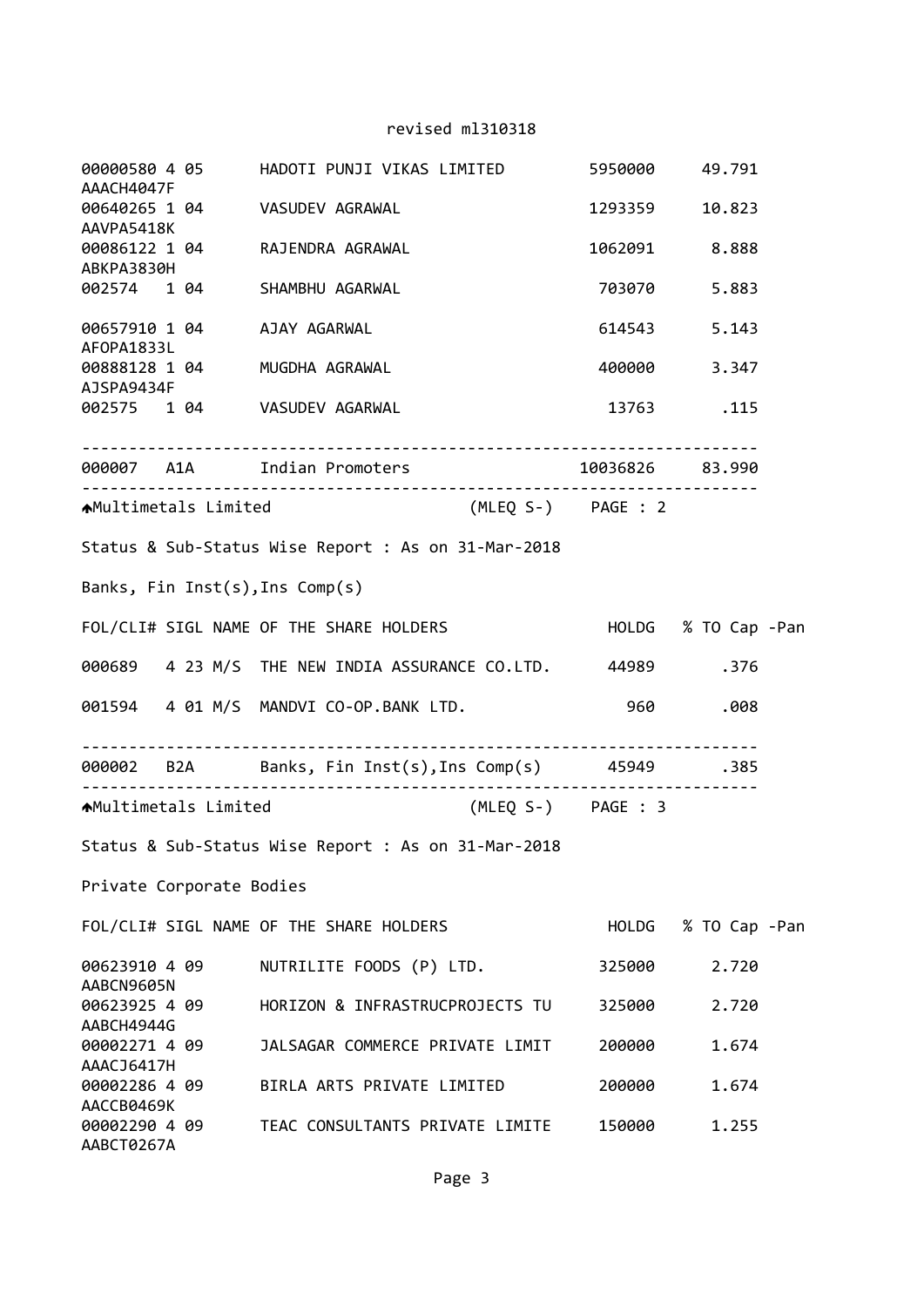|                   |                                         |  | revised ml310318                                    |                          |           | .551                |                |
|-------------------|-----------------------------------------|--|-----------------------------------------------------|--------------------------|-----------|---------------------|----------------|
| AABCC0381Q        |                                         |  | 002627 4 09 CHATUR PROPERTIES PVT LTD               |                          | 32000     | .268                |                |
|                   |                                         |  | 002045 4 09 M/S ASIATIC OFFSHORE LTD.               |                          | 10000     | .084                |                |
|                   |                                         |  | 001540 4 09 M/S VYAPARIK PRATISHTHAN LTD.           |                          | 3800      | .032                |                |
| AASFP6835A        |                                         |  |                                                     |                          | 2500      | .021                |                |
| 1                 |                                         |  | 001782 4 09 M/S ABU INVESTMENTS & FINANCE PVT.      |                          | 1800      |                     | $.015 100:C =$ |
|                   |                                         |  |                                                     |                          | 320       | .003                |                |
|                   | 001748 4 09 M/S. JAGJAN NIVESH PVT.LTD. |  |                                                     |                          | 300       | .003                |                |
|                   |                                         |  | 002524 4 09 M/S PARASRAM SECURITIES P. LTD.         |                          | 300       | .003                |                |
| AABCM56800        |                                         |  | 10000071 4 09 MACKERTICH CONSULTANCY SERVICES       |                          | 202       | .002                |                |
| AAACT4120F        |                                         |  | 00239729 4 09 TATA INVESTMENT CORPORATION           |                          | 120       | .001                |                |
|                   |                                         |  | 002049 4 09 M/S. BINANI METALS LTD.                 |                          | 100       | .001                |                |
|                   |                                         |  |                                                     |                          |           |                     |                |
|                   |                                         |  | 000017 C1A Private Corporate Bodies 1317342 11.024  |                          |           |                     |                |
|                   |                                         |  | AMultimetals Limited                                | (MLEQ S-) PAGE : 4       |           |                     |                |
|                   |                                         |  | Status & Sub-Status Wise Report : As on 31-Mar-2018 |                          |           |                     |                |
| Nri / OCB         |                                         |  |                                                     |                          |           |                     |                |
|                   |                                         |  | FOL/CLI# SIGL NAME OF THE SHARE HOLDERS             |                          |           | HOLDG % TO Cap -Pan |                |
|                   |                                         |  | 000258 2 01 MR. PERCY LOUIS ACHARD                  |                          | 8000      |                     | $.067000:C=$   |
| 80                |                                         |  | 001024 2 01 MR. JITENDRA KRISHNARAO DIGHE           |                          | 6880      |                     | $.058$ 160:C=  |
| $\overline{2}$    |                                         |  | 000133 2 01 DR. BANGSHI BILAS MUKHERJI              |                          | 400       |                     | $.003$ 400:C=  |
| 5<br>$\mathbf{1}$ |                                         |  | 000601 2 01 MR. BRIJ MOHAN MAGO                     |                          | 300 — 10  |                     | $.003 60:C =$  |
|                   |                                         |  | 001649 2 01 MISS SARITA VASUDEVA                    |                          | 100       | .001                |                |
|                   |                                         |  | . <u>.</u> .                                        | ------------------------ | 15680.131 |                     |                |

Status & Sub‐Status Wise Report : As on 31‐Mar‐2018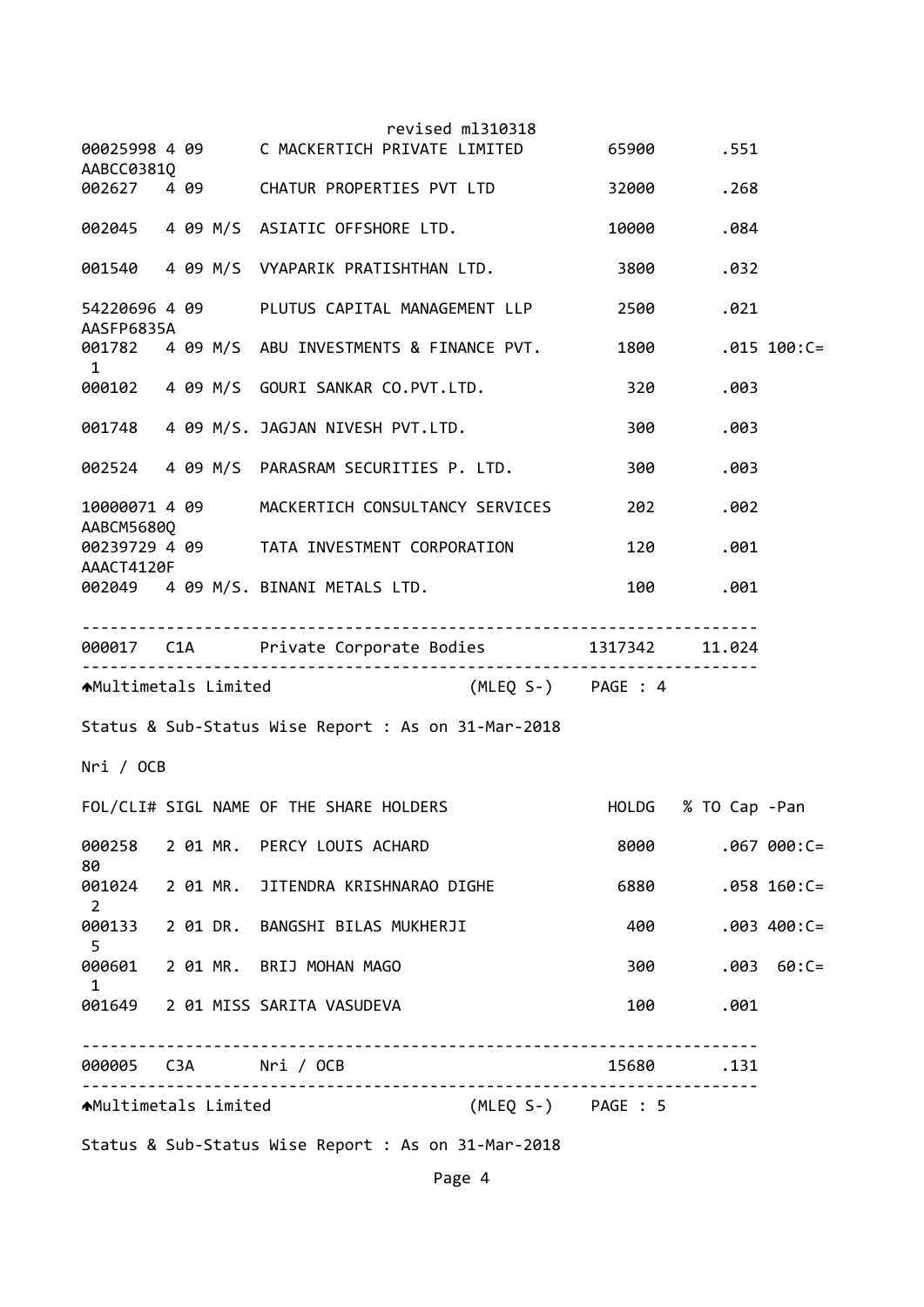|  | List of Holders holding 01.000% & above |  |  |
|--|-----------------------------------------|--|--|
|  |                                         |  |  |

|                             |              | FOL/CLI# NAME OF THE SHARE HOLDER HOLDG % Cap Category                                                                                                                                                                                                                                                                                                                                                                                                                                                                                                                                 |         |               |  |
|-----------------------------|--------------|----------------------------------------------------------------------------------------------------------------------------------------------------------------------------------------------------------------------------------------------------------------------------------------------------------------------------------------------------------------------------------------------------------------------------------------------------------------------------------------------------------------------------------------------------------------------------------------|---------|---------------|--|
| 00000580<br>00002271        |              | 00640265 VASUDEV AGRAWAL 1293359 10.823 Indian Promoter<br>00086122 RAJENDRA AGRAWAL 1062091 8.888 Indian Promoter<br>002574 SHAMBHU AGARWAL 703070 5.883 Indian Promoter<br>00657910 AJAY AGARWAL 614543 5.143 Indian Promoter<br>008<br>HADOTI PUNJI VIKAS LIMITED 5950000 49.791 Indian Promoter<br>00623910 NUTRILITE FOODS (P) LTD. 325000 2.720 Pvt Corpt Bodies<br>00623925 HORIZON & INFRASTRUCPROJECTS TU 325000 2.720 Pvt Corpt Bodies<br>JALSAGAR COMMERCE PRIVATE LIMIT 200000 1.674 Pvt Corpt Bodies<br>00002286 BIRLA ARTS PRIVATE LIMITED 200000 1.674 Pvt Corpt Bodies |         |               |  |
|                             |              | 000011 [ 01.000% ] & above holders 11223063 93.918                                                                                                                                                                                                                                                                                                                                                                                                                                                                                                                                     |         | .             |  |
|                             |              | AMultimetals Limited (MLEQ S-) PAGE : 6                                                                                                                                                                                                                                                                                                                                                                                                                                                                                                                                                |         |               |  |
|                             |              | Status & Sub-Status Wise Report : As on 31-Mar-2018                                                                                                                                                                                                                                                                                                                                                                                                                                                                                                                                    |         |               |  |
|                             |              | List of Top (100) Holders (General)                                                                                                                                                                                                                                                                                                                                                                                                                                                                                                                                                    |         |               |  |
|                             |              | FOL/CLI# SIGL NAME OF THE SHARE HOLDERS FOLLOG % TO Cap -Pan                                                                                                                                                                                                                                                                                                                                                                                                                                                                                                                           |         |               |  |
| AAACH4047F                  |              |                                                                                                                                                                                                                                                                                                                                                                                                                                                                                                                                                                                        |         | 49.791        |  |
| AAVPA5418K                  |              | 00640265 1 04 VASUDEV AGRAWAL                                                                                                                                                                                                                                                                                                                                                                                                                                                                                                                                                          | 1293359 | 10.823        |  |
| ABKPA3830H                  |              | 00086122 1 04 RAJENDRA AGRAWAL<br>ARKRAZROCH                                                                                                                                                                                                                                                                                                                                                                                                                                                                                                                                           |         | 1062091 8.888 |  |
|                             |              | 002574 1 04 SHAMBHU AGARWAL                                                                                                                                                                                                                                                                                                                                                                                                                                                                                                                                                            |         | 703070 5.883  |  |
| AFOPA1833L                  |              | 00657910 1 04 AJAY AGARWAL                                                                                                                                                                                                                                                                                                                                                                                                                                                                                                                                                             |         | 614543 5.143  |  |
| 00888128 1 04<br>AJSPA9434F |              | MUGDHA AGRAWAL                                                                                                                                                                                                                                                                                                                                                                                                                                                                                                                                                                         |         | 400000 3.347  |  |
| 00623910 4 09<br>AABCN9605N |              | NUTRILITE FOODS (P) LTD.                                                                                                                                                                                                                                                                                                                                                                                                                                                                                                                                                               | 325000  | 2.720         |  |
| 00623925 4 09<br>AABCH4944G |              | HORIZON & INFRASTRUCPROJECTS TU                                                                                                                                                                                                                                                                                                                                                                                                                                                                                                                                                        | 325000  | 2.720         |  |
| 00002271 4 09<br>AAACJ6417H |              | JALSAGAR COMMERCE PRIVATE LIMIT                                                                                                                                                                                                                                                                                                                                                                                                                                                                                                                                                        | 200000  | 1.674         |  |
| 00002286 4 09<br>AACCB0469K |              | BIRLA ARTS PRIVATE LIMITED                                                                                                                                                                                                                                                                                                                                                                                                                                                                                                                                                             | 200000  | 1.674         |  |
| 00002290 4 09<br>AABCT0267A |              | TEAC CONSULTANTS PRIVATE LIMITE                                                                                                                                                                                                                                                                                                                                                                                                                                                                                                                                                        | 150000  | 1.255         |  |
| 002579                      | $\mathbf{1}$ | VINOD PRAKASH SHARMA                                                                                                                                                                                                                                                                                                                                                                                                                                                                                                                                                                   | 88200   | .738          |  |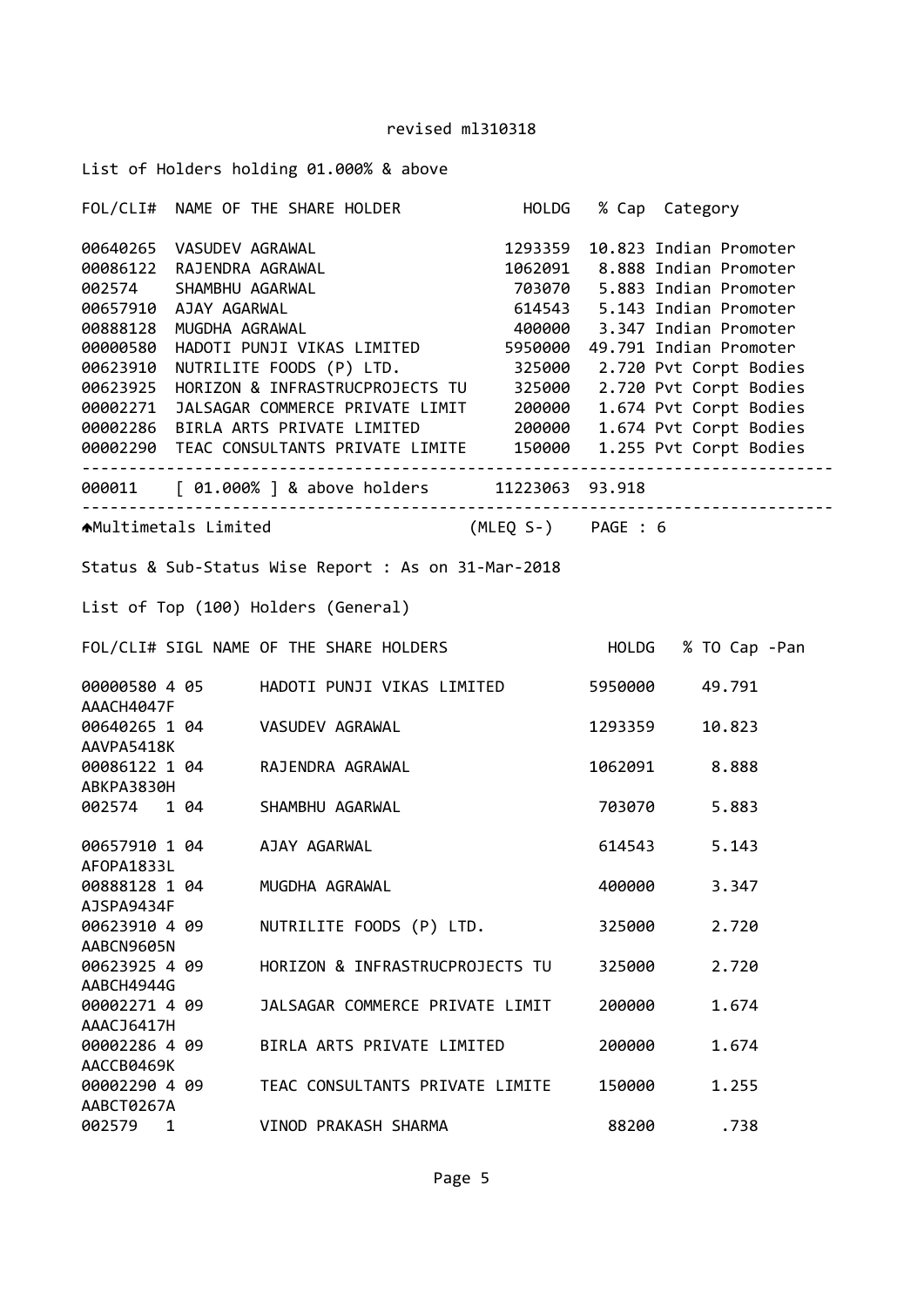|                                   |              |      |          | revised ml310318<br>00025998 4 09 C MACKERTICH PRIVATE LIMITED | 65900 | .551 |                |
|-----------------------------------|--------------|------|----------|----------------------------------------------------------------|-------|------|----------------|
| AABCC03810                        |              |      |          | 000689 4 23 M/S THE NEW INDIA ASSURANCE CO.LTD. 44989          |       | .376 |                |
| 00000442 1 00<br>ABEPC8689E       |              |      |          | AMPI CHATTER                                                   | 40393 | .338 |                |
| 002569 1                          |              |      |          | ALOK PARASHAR                                                  | 40000 | .335 |                |
| 002627                            |              | 4 09 |          | CHATUR PROPERTIES PVT LTD                                      | 32000 | .268 |                |
| 001994                            |              |      |          | 1 00 MRS. PRAMILA NARAYAN RAUT                                 | 24000 | .201 |                |
| 001996                            |              |      |          | 1 00 MRS. GHATALIA DINA PRAVIN                                 | 20000 | .167 |                |
| 001995                            |              |      | 1 00 MR. | NARAYAN RAMCHANDRA RAUT                                        | 16000 | .134 |                |
| 002575                            |              |      |          | 1 04 VASUDEV AGARWAL                                           | 13763 | .115 |                |
| 10371129 1 00<br>AAWPT1982G       |              |      |          | MADHUBALA P TRIVEDI                                            | 10063 | .084 |                |
|                                   |              |      |          | 002045 4 09 M/S ASIATIC OFFSHORE LTD.                          | 10000 | .084 |                |
| 000258<br>80                      |              |      |          | 2 01 MR. PERCY LOUIS ACHARD                                    | 8000  |      | $.067000:C=$   |
| 002577                            | 1            |      |          | <b>B S KOTHARI</b>                                             | 7876  | .066 |                |
| 001024<br>$\overline{2}$          |              |      | 2 01 MR. | JITENDRA KRISHNARAO DIGHE                                      | 6880  |      | $.058$ 160:C=  |
| 00000438 1 00<br>ABEPC8690D       |              |      |          | NALINI CHATTER                                                 | 5750  | .048 |                |
| 002016 1 00 MR.<br>$\overline{2}$ |              |      |          | HIMMAT SINGH JAIN C.A.                                         | 5680  | .048 | $80:C =$       |
| 001585                            |              |      |          | 1 00 MR. PREMRATAN DEVKISHAN DAGA                              | 5000  | .042 |                |
| 002560                            | $\mathbf{1}$ |      |          | CUSTODIAN A/C N K AGGARWALA                                    | 4600  | .038 |                |
| 001848                            |              |      | 1 00 MR. | RAVI WARRIER                                                   | 4000  | .033 |                |
| 001905                            |              |      |          | 1 00 MR. SUBHAS B.AGRAWAL                                      | 4000  | .033 |                |
| 001540                            |              |      |          | 4 09 M/S VYAPARIK PRATISHTHAN LTD.                             | 3800  | .032 |                |
| 002056<br>4                       |              |      |          | 1 00 MR. PRABHAKAR RAO KULKARNI                                | 3520  |      | $.029$ 320:C=  |
| 001820                            |              |      | 1 00 MR. | ASHOK P. SHAH                                                  | 3500  | .029 |                |
| 001827                            |              |      | 1 00 MR. | NIRANJAN P. SHAH                                               | 3500  | .029 |                |
| 10000054 1 00                     |              |      |          | AJAY KUMAR KAYAN                                               | 3346  | .028 |                |
| AGGPK0892G<br>002050              |              |      |          | 1 00 MR. PESI MANCHERRJI NARIDWALA                             | 3200  |      | $.027 800:C =$ |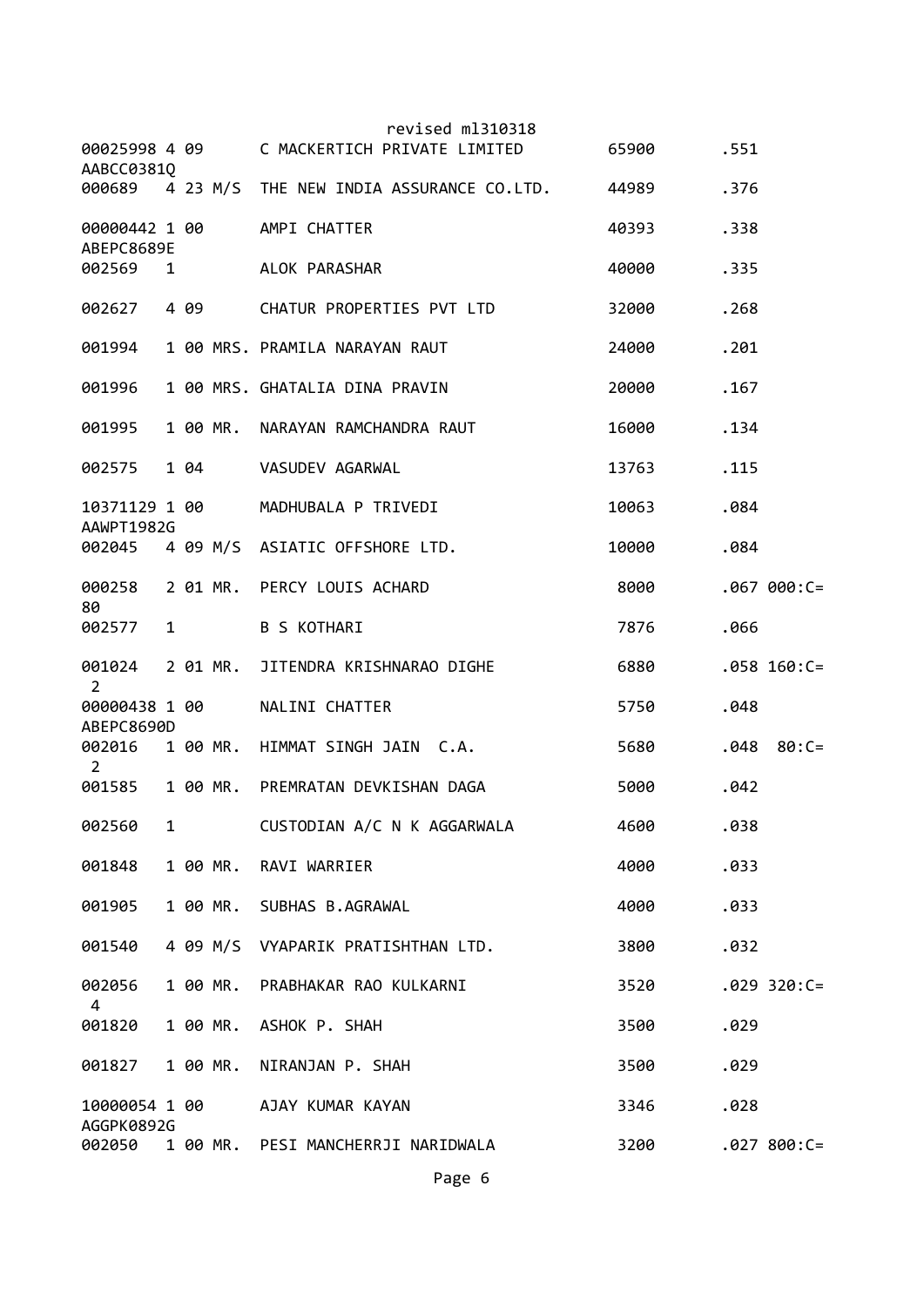revised ml310318 1 00 MRS. SHANTA DEVI G KHICHA 3000 .025 000:C= 1 00 MR. DEEPAK G KHICHA 3000 .025 1 00 RAJESH GAUTAM 3000 .025 1 00 MRS. SARLA DAGA 2900 .024 1 00 MR. SURESH KUMAR BAGRI 2760 .023 1 NEELAM GAUTAM 2748 .023 1 00 MR. MURARI LAL JALAN 2600 .022 600:C= 1 00 MRS. KRISHNA CHATTER 2562 .021 1 00 MRS. PREM KUMARI DIWAKAR 2500 .021 4 09 PLUTUS CAPITAL MANAGEMENT LLP 2500 .021 AASFP6835A 1 00 MR. OM SARUP AGGARWAL 2380 .020 1 00 MRS. PREMA GUPTA 2313 .019 1 00 RAJNI KANTILAL SANGHVI 2110 .018 AUCPS9895H 1 00 MR. M.SIMHACHALAM 1867 .016 Multimetals Limited (MLEQ S‐) PAGE : 7 Status & Sub‐Status Wise Report : As on 31‐Mar‐2018 List of Top (100) Holders (General) FOL/CLI# SIGL NAME OF THE SHARE HOLDERS HOLDG % TO Cap ‐Pan 1 00 MRS. BANSARI SURYAKANT BAXI 1800 .015 4 09 M/S ABU INVESTMENTS & FINANCE PVT. 1800 .015 100:C= 1 00 MR. BAKULA SANGHVI 1750 .015 750:C= 1 00 MR. RAVI MOHAN DAGA (MINOR) 1740 .015 1 00 HEMANG MADHUSUDAN PATEL 1700 .014 ABEPP0634Q 1 00 BIJAL SURESH DALAL 1700 .014 AAAPD6105B 1 00 MRS. RUKMINI SANWARMAL KHAITAN 1687 .014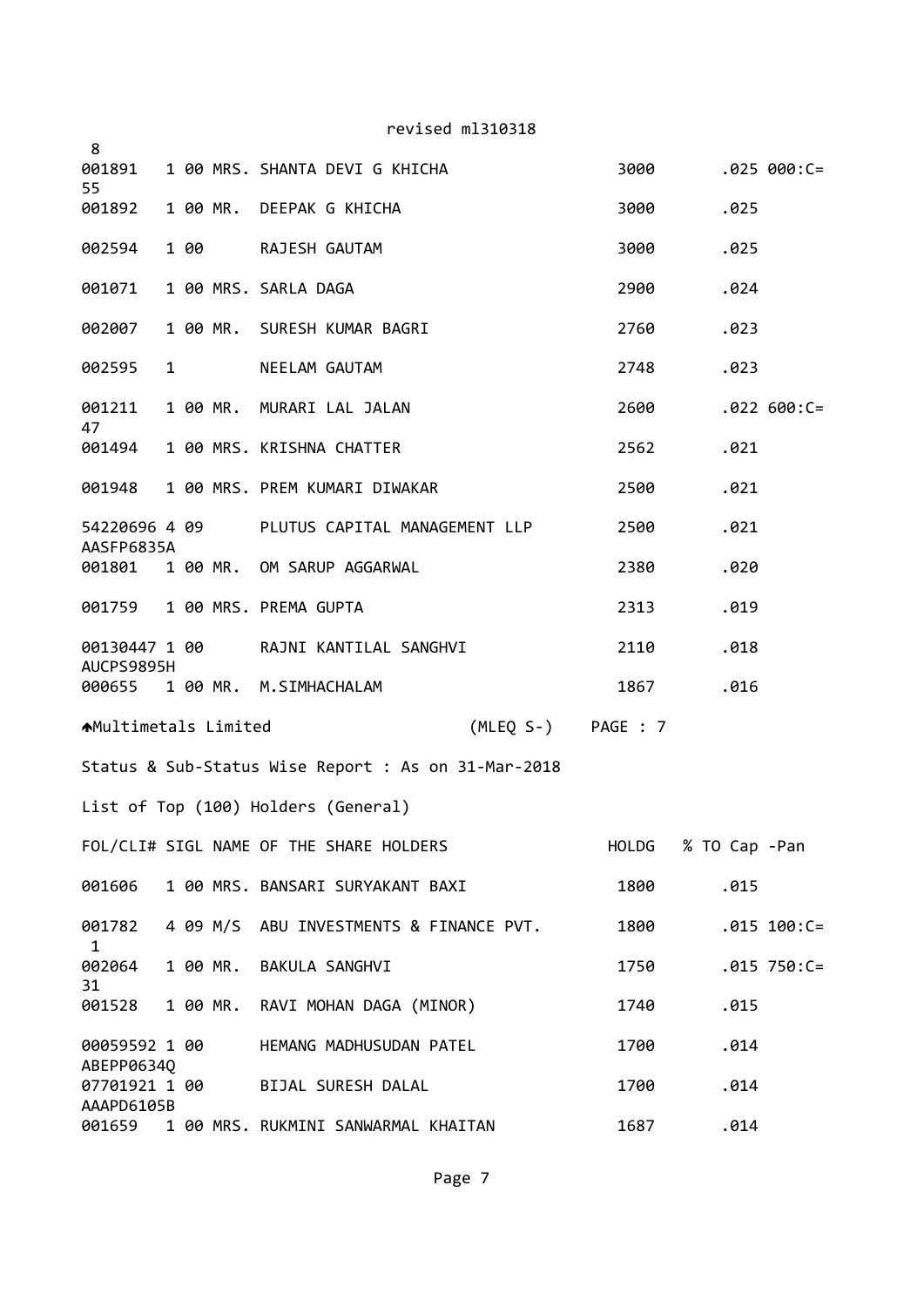| 000029<br>16             |              | 1 00 MR. | revised ml310318<br>NABAYUG ACHARYA    | 1600 |      | $.013 600:C =$ |
|--------------------------|--------------|----------|----------------------------------------|------|------|----------------|
| 000976                   |              |          | 1 00 MR. SHIV ANAND                    | 1600 | .013 |                |
| 001847                   |              |          | 1 00 MRS HEMLATA M CHHAJED             | 1600 |      | $.013 800:C =$ |
| 14<br>001992             |              |          | 1 00 MRS. KAMLA GANDHI                 | 1600 | .013 |                |
| 002634                   | $\mathbf{1}$ |          | PREMBIR SINGH GREWAL                   | 1600 | .013 |                |
| 001899                   |              |          | 1 00 MR. SHYAM TODI                    | 1500 | .013 |                |
| 002512                   |              | 1 00 MR. | HITESH KANTILAL PATEL                  | 1500 | .013 |                |
| 002641<br>AMHPS2123D     | 1            |          | MANISH SHAH                            | 1440 | .012 |                |
| 001711                   |              |          | 1 00 MR. U.P. BHAT                     | 1400 | .012 |                |
| 002019<br>$\overline{2}$ |              |          | 1 00 MRS. BELA SEN                     | 1400 |      | $.012 200:C =$ |
| 002074                   |              |          | 1 00 MR ASHITH SHANKER RAO             | 1400 | .012 |                |
| 001045                   |              |          | 1 00 MR. GANESH DAS BHATTER            | 1300 | .011 |                |
| 001962                   |              | 1 00 MR. | MANMOHAN SHARMA                        | 1300 | .011 |                |
| 002629                   | 1            |          | ROHINTON B PANDAY                      | 1280 | .011 |                |
| 000231                   |              |          | 1 00 MR. VED PRAKASH VIJH              | 1250 | .010 |                |
| 001652                   |              |          | 1 00 MR. SITA RAM LAMBORIA             | 1237 | .010 |                |
| 001658                   |              |          | 1 00 MR. SANWARMAL PRABHUDAYAL KHAITAN | 1237 | .010 |                |
| 001046<br>9              |              |          | 1 00 MRS. MANJULA BEDI                 | 1200 |      | $.010 400:C =$ |
| 001082                   |              |          | 1 00 MRS. KAMLA MAHESHWARY             | 1200 | .010 |                |
| 001910                   |              |          | 1 00 MR. YATIN V. UDESHI               | 1200 | .010 |                |
| 001911                   |              |          | 1 00 MR. VIKRAM UDESHI                 | 1200 | .010 |                |
| 001912                   |              |          | 1 00 MRS. PUSHPA V. UDESHI             | 1200 | .010 |                |
| 001913                   |              |          | 1 00 MRS. DHARMISTHA U. UDESHI         | 1200 | .010 |                |
| 002087                   |              | 1 00 MR. | SURENDRA CHANDALIA                     | 1200 | .010 |                |
| 001148                   |              |          | 1 00 MR. PREM RATAN DAGA               | 1160 | .010 |                |
| 001149                   |              |          | 1 00 MISS SANDHYA DAGA (MINOR)         | 1160 |      | $.010 160:C =$ |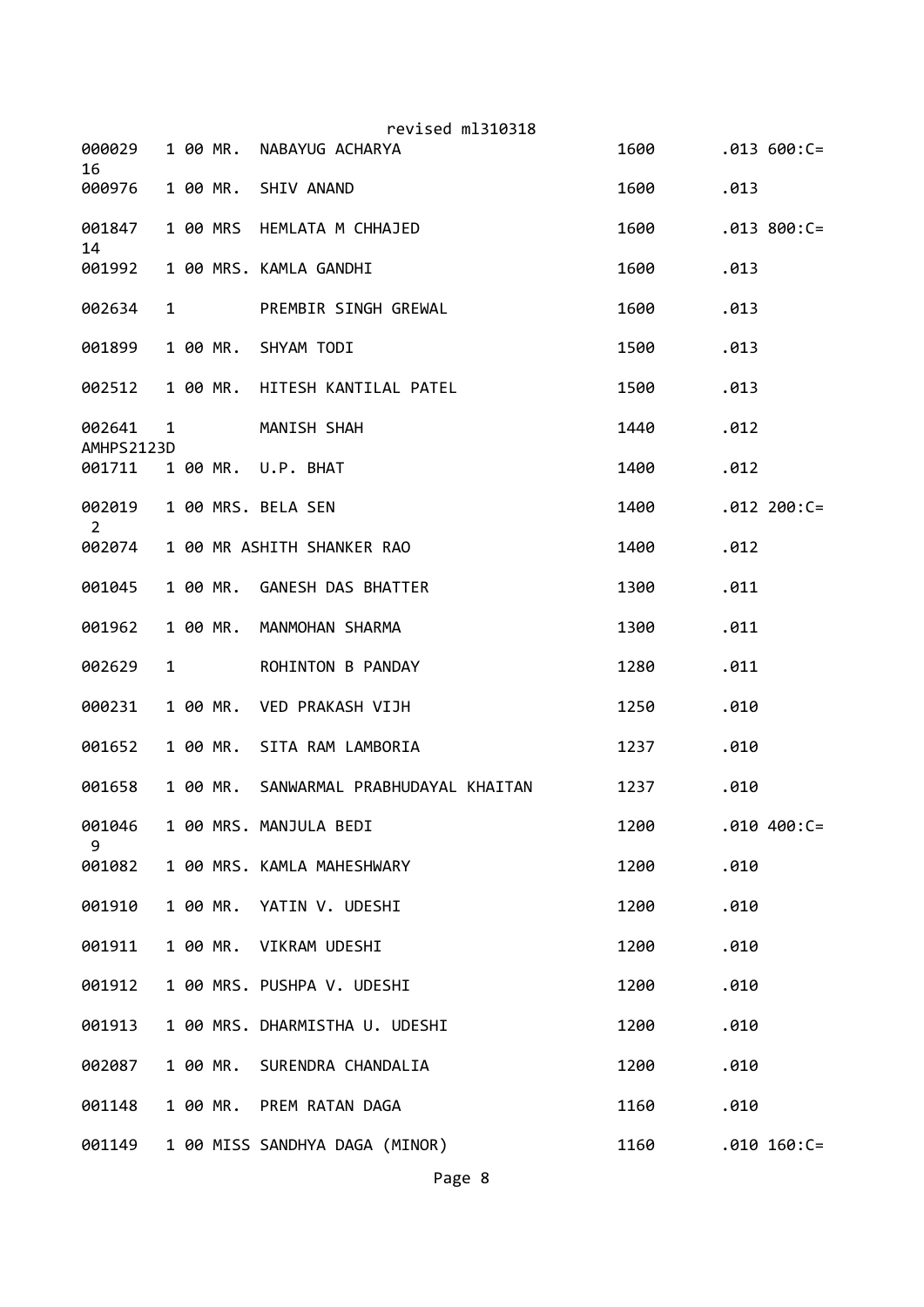| revised ml310318                           |              |  |      |                                                      |                    |               |                  |  |
|--------------------------------------------|--------------|--|------|------------------------------------------------------|--------------------|---------------|------------------|--|
| 23                                         |              |  |      | 001741 1 00 MR. PURUSHOTTAM MALL                     | 1115               | .009          |                  |  |
|                                            |              |  |      | 001922 1 00 MR. RAVI MOHAN                           | 1112               | .009          |                  |  |
| 002614                                     |              |  |      | 1 MURTUZA HUSSAINI BHARMAL                           | 1100               | .009          |                  |  |
|                                            |              |  |      |                                                      |                    |               |                  |  |
| 12                                         |              |  |      | 001772 1 00 MR. MAHESH CHANDER SHRIVASTAVA           | 1080               |               | $.009080:C =$    |  |
| 001934<br>28                               |              |  |      | 1 00 MR. BAKUL SANGHVI                               | 1071               |               | $.009$ $071:C =$ |  |
| 14                                         |              |  |      | 001162  1  00 MR. R. SESHADRI                        | 1068               |               | $.009068:C =$    |  |
|                                            |              |  |      | 001935 1 00 MRS. NEERU SANGHVI                       | 1010               |               | $.008$ $010:$ C= |  |
| 15                                         |              |  |      | 001322 1 00 MR. CHANDRA MOHAN                        | 1001               | .008          |                  |  |
| 000467                                     |              |  |      | 1 00 MR. JUPUDY JAGANNADHARAO                        | 1000               | .008          |                  |  |
|                                            |              |  |      | 001383 1 00 MRS. SUSHILA DEVI MOHTA                  | 1000               | .008          |                  |  |
| 1 00 MR. JAGMOHAN PODDAR<br>001479         |              |  |      | 1000                                                 | .008               |               |                  |  |
| 1 00 MR. NAWAL KISHORE RAJGARHIA<br>001712 |              |  | 1000 | .008                                                 |                    |               |                  |  |
|                                            |              |  |      | 001816  1  00 MR. KISHOR OSTWAL                      | 1000               | .008          |                  |  |
|                                            |              |  |      | 001918 1 00 MISS RACHANA AGARWAL                     | 1000               | .008          |                  |  |
|                                            |              |  |      | 001920 1 00 MR. BHIKHU J. MALANI                     | 1000               | .008          |                  |  |
|                                            |              |  | .    | 000100 Top (100) Holders - (General) 11799961 98.744 |                    |               |                  |  |
| <b>AMultimetals Limited</b>                |              |  |      |                                                      | (MLEQ S-) PAGE : 8 |               |                  |  |
|                                            |              |  |      | Status & Sub-Status Wise Report : As on 31-Mar-2018  |                    |               |                  |  |
|                                            |              |  |      | List of Top (50) Holders (Individual)                |                    |               |                  |  |
|                                            |              |  |      | FOL/CLI# SIGL NAME OF THE SHARE HOLDERS              | HOLDG              | % TO Cap -Pan |                  |  |
| 002579 1                                   |              |  |      | VINOD PRAKASH SHARMA                                 | 88200              | .738          |                  |  |
| 00000442 1 00                              |              |  |      | AMPI CHATTER                                         | 40393              | .338          |                  |  |
| ABEPC8689E<br>002569                       | $\mathbf{1}$ |  |      | ALOK PARASHAR                                        | 40000              | .335          |                  |  |
| 001994                                     |              |  |      | 1 00 MRS. PRAMILA NARAYAN RAUT                       | 24000              | .201          |                  |  |
| 001996                                     |              |  |      | 1 00 MRS. GHATALIA DINA PRAVIN                       | 20000              | .167          |                  |  |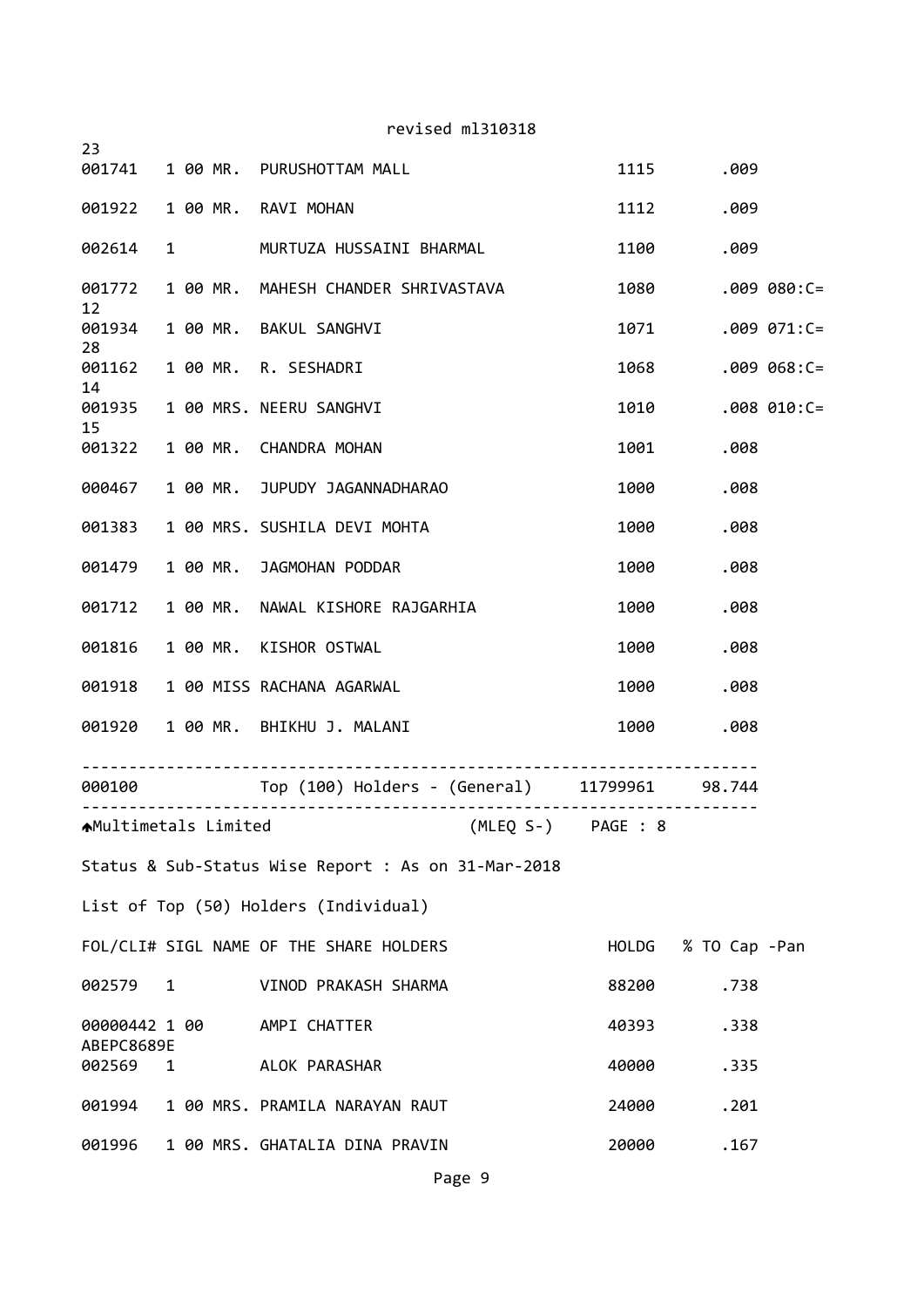| 001995                      |              |      | 1 00 MR. | NARAYAN RAMCHANDRA RAUT            | 16000 | .134 |                |
|-----------------------------|--------------|------|----------|------------------------------------|-------|------|----------------|
| 10371129 1 00<br>AAWPT1982G |              |      |          | MADHUBALA P TRIVEDI                | 10063 | .084 |                |
| 002577 1                    |              |      |          | <b>B S KOTHARI</b>                 | 7876  | .066 |                |
| 00000438 1 00<br>ABEPC8690D |              |      |          | NALINI CHATTER                     | 5750  | .048 |                |
| 002016<br>$\overline{2}$    |              |      | 1 00 MR. | HIMMAT SINGH JAIN C.A.             | 5680  | .048 | $80:C =$       |
| 001585                      |              |      | 1 00 MR. | PREMRATAN DEVKISHAN DAGA           | 5000  | .042 |                |
| 002560                      | $\mathbf{1}$ |      |          | CUSTODIAN A/C N K AGGARWALA        | 4600  | .038 |                |
| 001848                      |              |      | 1 00 MR. | RAVI WARRIER                       | 4000  | .033 |                |
| 001905                      |              |      | 1 00 MR. | SUBHAS B.AGRAWAL                   | 4000  | .033 |                |
| 002056<br>4                 |              |      | 1 00 MR. | PRABHAKAR RAO KULKARNI             | 3520  |      | $.029$ 320:C=  |
| 001820                      |              |      | 1 00 MR. | ASHOK P. SHAH                      | 3500  | .029 |                |
| 001827                      |              |      | 1 00 MR. | NIRANJAN P. SHAH                   | 3500  | .029 |                |
| 10000054 1 00<br>AGGPK0892G |              |      |          | AJAY KUMAR KAYAN                   | 3346  | .028 |                |
| 002050<br>8                 |              |      |          | 1 00 MR. PESI MANCHERRJI NARIDWALA | 3200  |      | $.027800:C=$   |
| 001891<br>55                |              |      |          | 1 00 MRS. SHANTA DEVI G KHICHA     | 3000  |      | $.025 000:C =$ |
| 001892                      |              |      |          | 1 00 MR. DEEPAK G KHICHA           | 3000  | .025 |                |
| 002594                      |              | 1 00 |          | RAJESH GAUTAM                      | 3000  | .025 |                |
| 001071                      |              |      |          | 1 00 MRS. SARLA DAGA               | 2900  | .024 |                |
| 002007                      |              |      |          | 1 00 MR. SURESH KUMAR BAGRI        | 2760  | .023 |                |
| 002595                      | $\mathbf{1}$ |      |          | NEELAM GAUTAM                      | 2748  | .023 |                |
| 001211<br>47                |              |      |          | 1 00 MR. MURARI LAL JALAN          | 2600  |      | $.022600:C=$   |
| 001494                      |              |      |          | 1 00 MRS. KRISHNA CHATTER          | 2562  | .021 |                |
| 001948                      |              |      |          | 1 00 MRS. PREM KUMARI DIWAKAR      | 2500  | .021 |                |
| 001801                      |              |      |          | 1 00 MR. OM SARUP AGGARWAL         | 2380  | .020 |                |
| 001759                      |              |      |          | 1 00 MRS. PREMA GUPTA              | 2313  | .019 |                |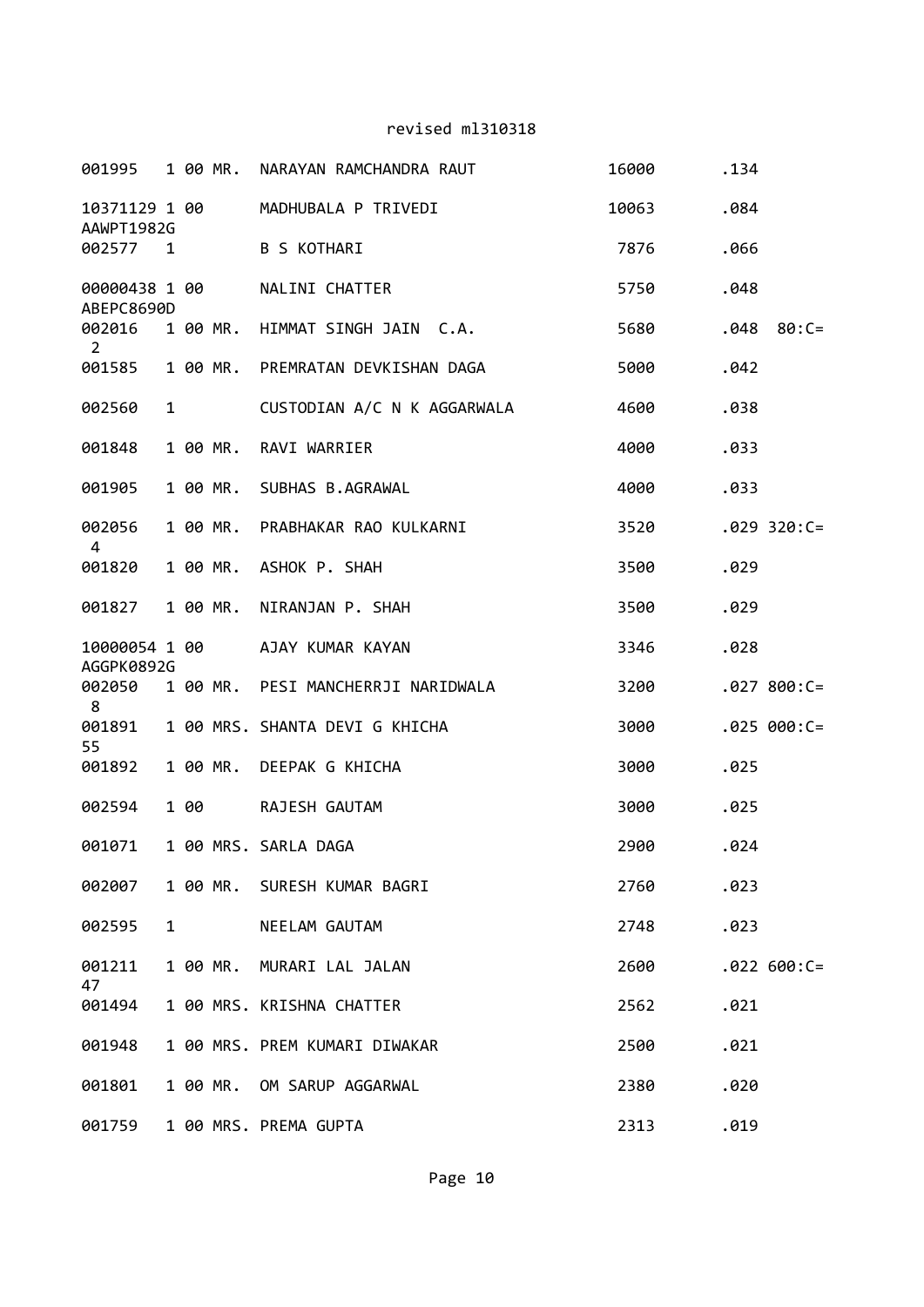|                                             |              |              | revised ml310318                                                                                 |      |      |                |
|---------------------------------------------|--------------|--------------|--------------------------------------------------------------------------------------------------|------|------|----------------|
| 00130447 1 00<br>AUCPS9895H                 |              |              | RAJNI KANTILAL SANGHVI                                                                           | 2110 | .018 |                |
| 000655                                      |              |              | 1 00 MR. M.SIMHACHALAM                                                                           | 1867 | .016 |                |
| 001606                                      |              |              | 1 00 MRS. BANSARI SURYAKANT BAXI                                                                 | 1800 | .015 |                |
| 002064<br>31                                |              |              | 1 00 MR. BAKULA SANGHVI                                                                          | 1750 |      | $.015$ 750:C=  |
| 001528                                      |              |              | 1 00 MR. RAVI MOHAN DAGA (MINOR)                                                                 | 1740 | .015 |                |
| 00059592 1 00<br>ABEPP0634Q                 |              |              | HEMANG MADHUSUDAN PATEL                                                                          | 1700 | .014 |                |
| 07701921 1 00<br>AAAPD6105B                 |              |              | BIJAL SURESH DALAL                                                                               | 1700 | .014 |                |
| 001659                                      |              |              | 1 00 MRS. RUKMINI SANWARMAL KHAITAN                                                              | 1687 | .014 |                |
| 000029<br>16                                |              | 1 00 MR.     | NABAYUG ACHARYA                                                                                  | 1600 |      | $.013 600:C =$ |
| 000976                                      |              |              | 1 00 MR. SHIV ANAND                                                                              | 1600 | .013 |                |
| 001847<br>14                                |              |              | 1 00 MRS HEMLATA M CHHAJED                                                                       | 1600 |      | $.013 800:C =$ |
| 001992                                      |              |              | 1 00 MRS. KAMLA GANDHI                                                                           | 1600 | .013 |                |
| 002634                                      | $\mathbf{1}$ |              | PREMBIR SINGH GREWAL                                                                             | 1600 | .013 |                |
| 001899                                      |              | 1 00 MR.     | SHYAM TODI                                                                                       | 1500 | .013 |                |
| 002512                                      |              | 1 00 MR.     | HITESH KANTILAL PATEL                                                                            | 1500 | .013 |                |
| 002641<br>AMHPS2123D                        | $\mathbf{1}$ |              | MANISH SHAH                                                                                      | 1440 | .012 |                |
| 001711                                      |              |              | 1 00 MR. U.P. BHAT                                                                               | 1400 | .012 |                |
| 002019 1 00 MRS. BELA SEN<br>$\overline{2}$ |              |              |                                                                                                  | 1400 |      | $.012 200:C =$ |
|                                             |              |              | 002074 1 00 MR ASHITH SHANKER RAO                                                                | 1400 | .012 |                |
|                                             |              |              | 001045 1 00 MR. GANESH DAS BHATTER                                                               | 1300 | .011 |                |
|                                             |              | . <u>.</u> . | . <u>.</u> .<br>000050 Top (50) Holders - Individuals 354685 2.968                               |      |      |                |
| <b>AMultimetals Limited</b>                 |              |              | (MLEQ S-) PAGE : 1                                                                               |      |      |                |
|                                             |              |              | -DISTRIBUTION SCHEDULE ON SCRIP VALUE -As On :31-Mar-2018                                        |      |      |                |
|                                             |              |              | SHARE (OR DEBENTURE) -NUM OF (%) OF TO TAL % OF<br>OF NOMINAL VALUE THOLDERS HOLDERS A MOUNT AMT |      |      |                |
|                                             |              |              |                                                                                                  |      |      |                |
| UPTO TO 5000                                |              |              | 465 70.78 825640.00                                                                              | .69  |      |                |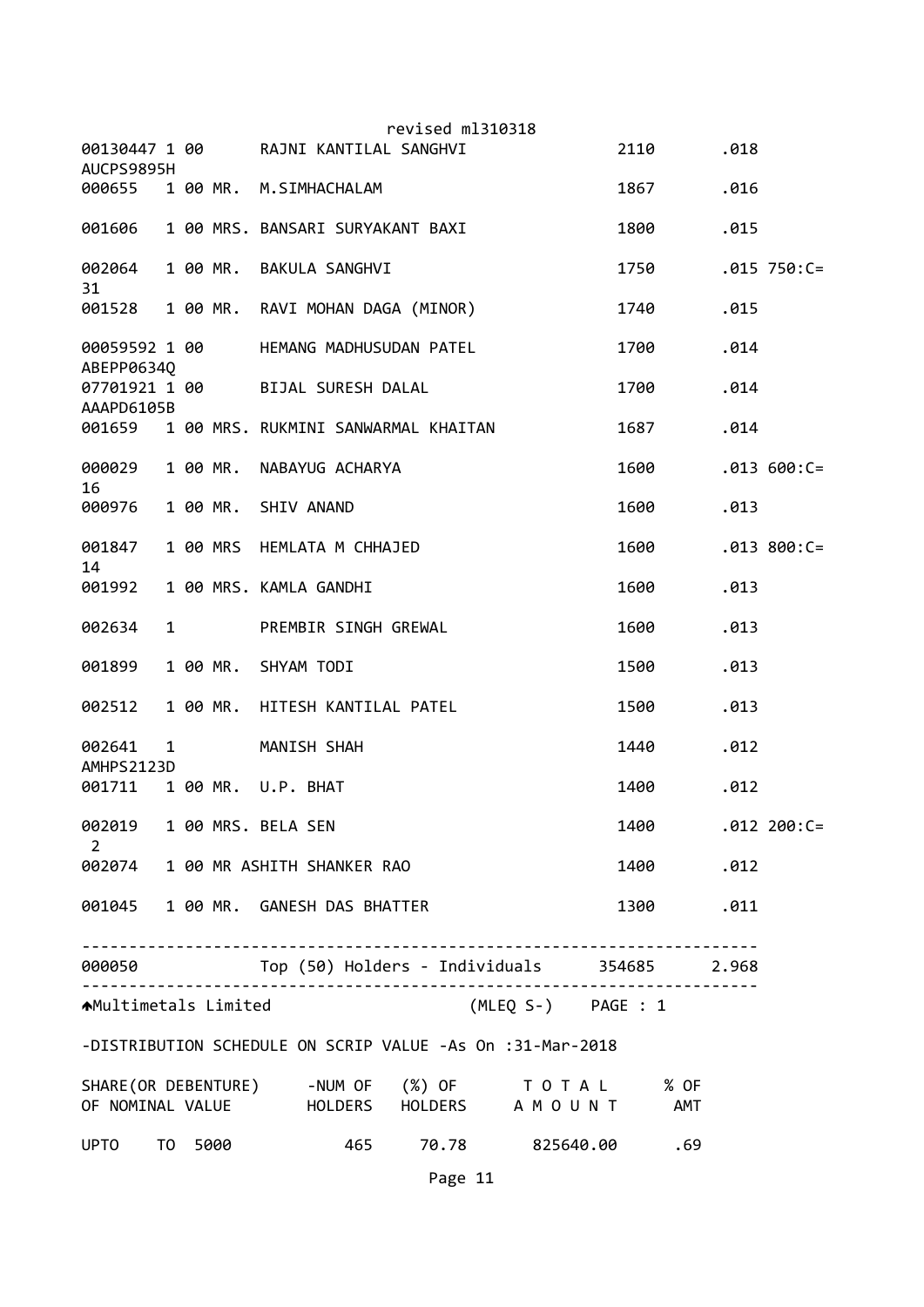| 5001                        | TO                                                                  | 10000             |  | 99             | 15.07                                                                                                                                                                                                                        | 744750.00                                                                          |                     | .62    |        |  |
|-----------------------------|---------------------------------------------------------------------|-------------------|--|----------------|------------------------------------------------------------------------------------------------------------------------------------------------------------------------------------------------------------------------------|------------------------------------------------------------------------------------|---------------------|--------|--------|--|
| 10001                       | T <sub>0</sub>                                                      | 20000             |  | 42             | 6.39                                                                                                                                                                                                                         | 575650.00                                                                          |                     | .48    |        |  |
| 20001                       | TO                                                                  | 30000             |  | 13             | 1.98                                                                                                                                                                                                                         | 343730.00                                                                          |                     | .29    |        |  |
| 30001                       | TO                                                                  | 40000             |  | 8              | 1.22                                                                                                                                                                                                                         | 288660.00                                                                          |                     | .24    |        |  |
| 40001                       | TO                                                                  | 50000             |  | $\overline{2}$ | .30                                                                                                                                                                                                                          | 96000.00                                                                           |                     | .08    |        |  |
| 50001                       | TO                                                                  | 100000            |  | 6              | .91                                                                                                                                                                                                                          | 441860.00                                                                          |                     | .37    |        |  |
| 100001                      |                                                                     | TO ABOVE          |  | 22             | 3.35                                                                                                                                                                                                                         | 116183710.00                                                                       |                     | 97.22  |        |  |
|                             |                                                                     | * * T O T A L * * |  | 657            | 100.00                                                                                                                                                                                                                       | 119500000.00                                                                       |                     | 100.00 |        |  |
|                             | (MLEQ S-) PAGE : 2<br><b>A</b> Multimetals Limited                  |                   |  |                |                                                                                                                                                                                                                              |                                                                                    |                     |        |        |  |
|                             | -DISTRIBUTION SCHEDULE ON NUMBER OF SHARES/DEBS -As On :31-Mar-2018 |                   |  |                |                                                                                                                                                                                                                              |                                                                                    |                     |        |        |  |
|                             |                                                                     |                   |  |                |                                                                                                                                                                                                                              | SHARE(OR DEBENTURE) -NUM OF (%) OF TO TAL<br>HOLDERS HOLDERS SHARES(OR DEBS) SH/DB |                     | % OF   |        |  |
| <b>UPTO</b>                 | TO                                                                  | 100               |  | 207            | 31.51                                                                                                                                                                                                                        |                                                                                    | 14287               | .12    |        |  |
| 101                         | T0                                                                  | 200               |  | 121            | 18.42                                                                                                                                                                                                                        |                                                                                    | 20098               | .17    |        |  |
| 201                         | T0                                                                  | 500               |  | 137            | 20.85                                                                                                                                                                                                                        |                                                                                    | 48179               | .40    |        |  |
| 501                         | T0                                                                  | 1000              |  | 99             | 15.07                                                                                                                                                                                                                        |                                                                                    | 74475               | .62    |        |  |
| 1001                        | TO                                                                  | 5000              |  | 65             | 9.89                                                                                                                                                                                                                         |                                                                                    | 130404              | 1.09   |        |  |
| 5001                        | TO                                                                  | 10000             |  | 6              | .91                                                                                                                                                                                                                          |                                                                                    | 44186               | .37    |        |  |
| 10001 TO 100000             |                                                                     |                   |  |                | $11$ and $11$ and $11$ and $11$ and $11$ and $11$ and $11$ and $11$ and $11$ and $11$ and $11$ and $11$ and $11$ and $11$ and $11$ and $11$ and $11$ and $11$ and $11$ and $11$ and $11$ and $11$ and $11$ and $11$ and $11$ | 1.67 395308 3.31                                                                   |                     |        |        |  |
| 100001 TO ABOVE             |                                                                     |                   |  |                | 11 1                                                                                                                                                                                                                         | 1.67 11223063 93.92                                                                |                     |        |        |  |
| * * T O T A L * * 657       |                                                                     |                   |  |                |                                                                                                                                                                                                                              | 100.00 11950000 100.00                                                             |                     |        |        |  |
| <b>AMultimetals Limited</b> |                                                                     |                   |  |                |                                                                                                                                                                                                                              | (MLEQ S-) PAGE : 1                                                                 |                     |        |        |  |
| As on : 31-Mar-2018         |                                                                     |                   |  |                |                                                                                                                                                                                                                              |                                                                                    |                     |        |        |  |
| As per Take-Over Clause     |                                                                     |                   |  |                |                                                                                                                                                                                                                              |                                                                                    |                     |        |        |  |
|                             |                                                                     |                   |  |                | FOL/CLI# SIGL NAME OF THE SHARE HOLDERS                                                                                                                                                                                      |                                                                                    | HOLDG % TO Cap -Pan |        |        |  |
|                             |                                                                     |                   |  |                |                                                                                                                                                                                                                              |                                                                                    |                     |        | 49.791 |  |